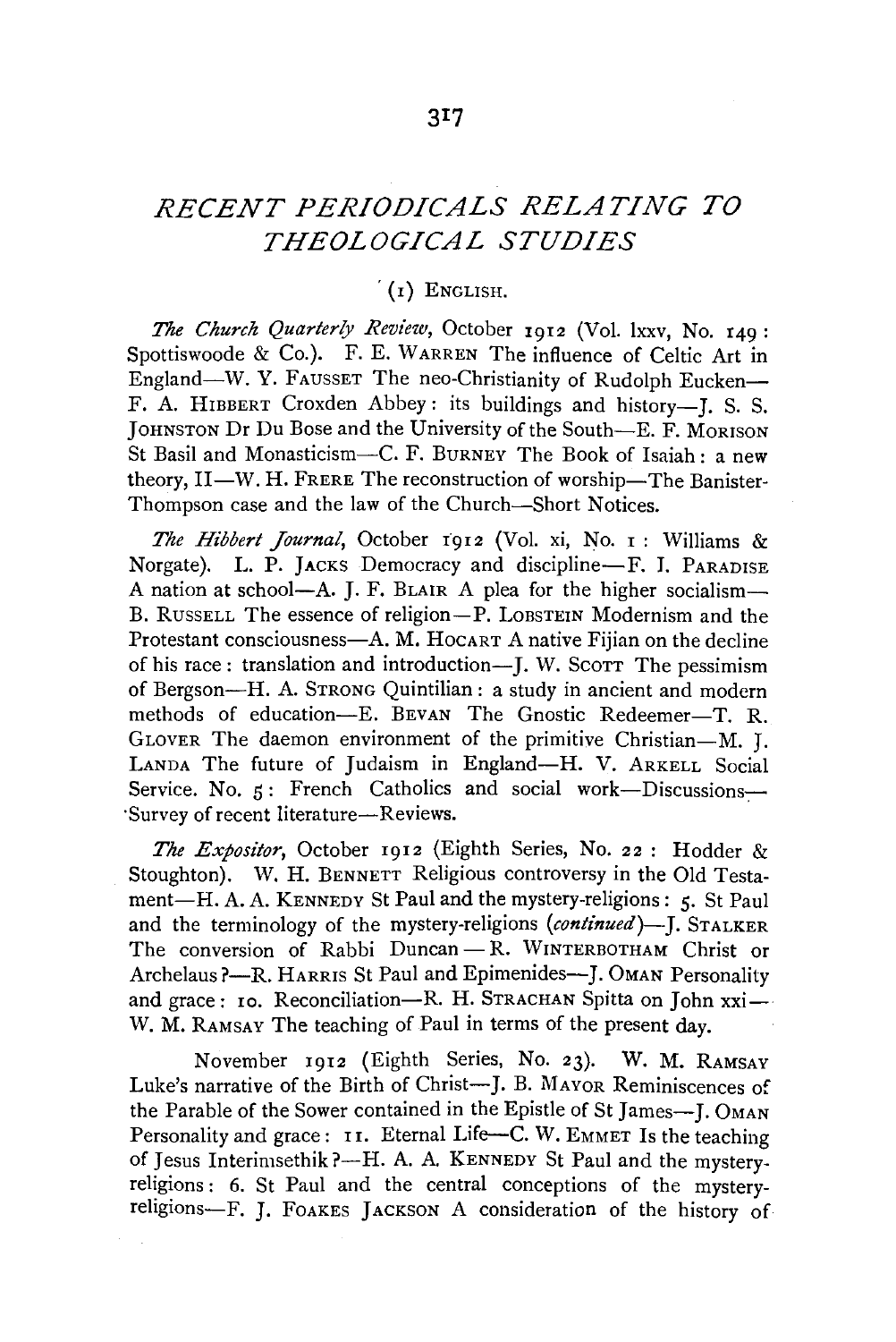# **318 THE JOURNAL** OF THEOLOGICAL STUDIES

Northern Israel-B. W. BACON Further light on the Odes of Solomon -K. LAKE The date of Herod's marriage with Herodias, and the chronology of the Gospels-J. MOFFATT Materials for the preacher.

December 1912 (Eighth Series, No. 24). W. M. RAMSAY Luke's narrative of the Birth of Jesus-W. H. BENNETT Religious controversy in the Old Testament-J. OMAN Personality and grace: 12. The will of  $God - H$ . A. A. KENNEDY St Paul and the mystery-religions: 7. Baptismal rites - R. H. STRACHAN Spitta on John  $xxi - J$ . H. MouLTON and G. MILLIGAN Lexical notes from the papyri.

#### (2) AMERICAN.

*The American Journal* of *Theology,* October 1912 (Vol. xvi, No. 4: Chicago University Press). C. A. BECKWITH Authority in present-day religious teaching-T. D. BACON Practical aspects of the Doctrine of the Trinity-C. M. BREYFOLGE The Hebrew sense of sin in ·the preexilic period-E. D. BURTON The office of Apostle in the early Church -G. B. SMITH Systematic theology and ministerial efficiency-C. H. WALKER The trend in the modern interpretation of early Church history -C. S. PATTON and J. H. LEUBU Critical Notes-Recent theological literature-Brief mention-Books received.

*The Pn'nceton Theological Review,* October 1912 (Vol. x, No. 4: Princeton University Press). J. G. MACHEN The Virgin Birth in the second century-E. C. RICHARDSON The documents of the Exodus, contemporary, original, and written-L. F. BENSON Dr Watt's 'Renovation of Psalmody '---Reviews of recent literature.

#### (3) FRENCH AND BELGIAN.

*Revue Benedictine,* October 1912 (Vol. xxix, No. 4: Abbaye de Maredsous). G. MORIN Vers un texte définitif de la règle de S. Benoît -H. PEILLON L'antiphonaire de Pamelius-U. BERLIÈRE Les évêques auxiliaires de Liége (suite)-G. MORIN I Sermon inédit du v<sup>e</sup> siècle sur Gal. v 16-26; II Orderic Vital-D. DE BRUYNE Le plus ancien catalogue des manuscrits de N.-D. de Paris-Comptes rendus-Notes bibliographiques-U. BERLIÈRE Tables du *Bulletin d'histoire bénédictine* -Supplément: *Bibliothèque d'histoire bénédictine*.

*Revue d'Histoire et de Lt'ttfrafure Relt'gieuses,* November-December  $1912$  (N. S., Vol. iii, No. 6: Paris, 62 Rue des Écoles). F. CUMONT Fatalisme astral et religions antiques-A. VANBECK La pénitence dans Origène - *Chronique bibliographique*: XIII Littérature du Nouveau Testament(suite); XIV Origines chrétiennes; XV Littérature chrétienne; XVI Histoire de l'Église; XVII Histoire des dogmes chrétiens-Faits et documents religieux contemporains-Tables générales.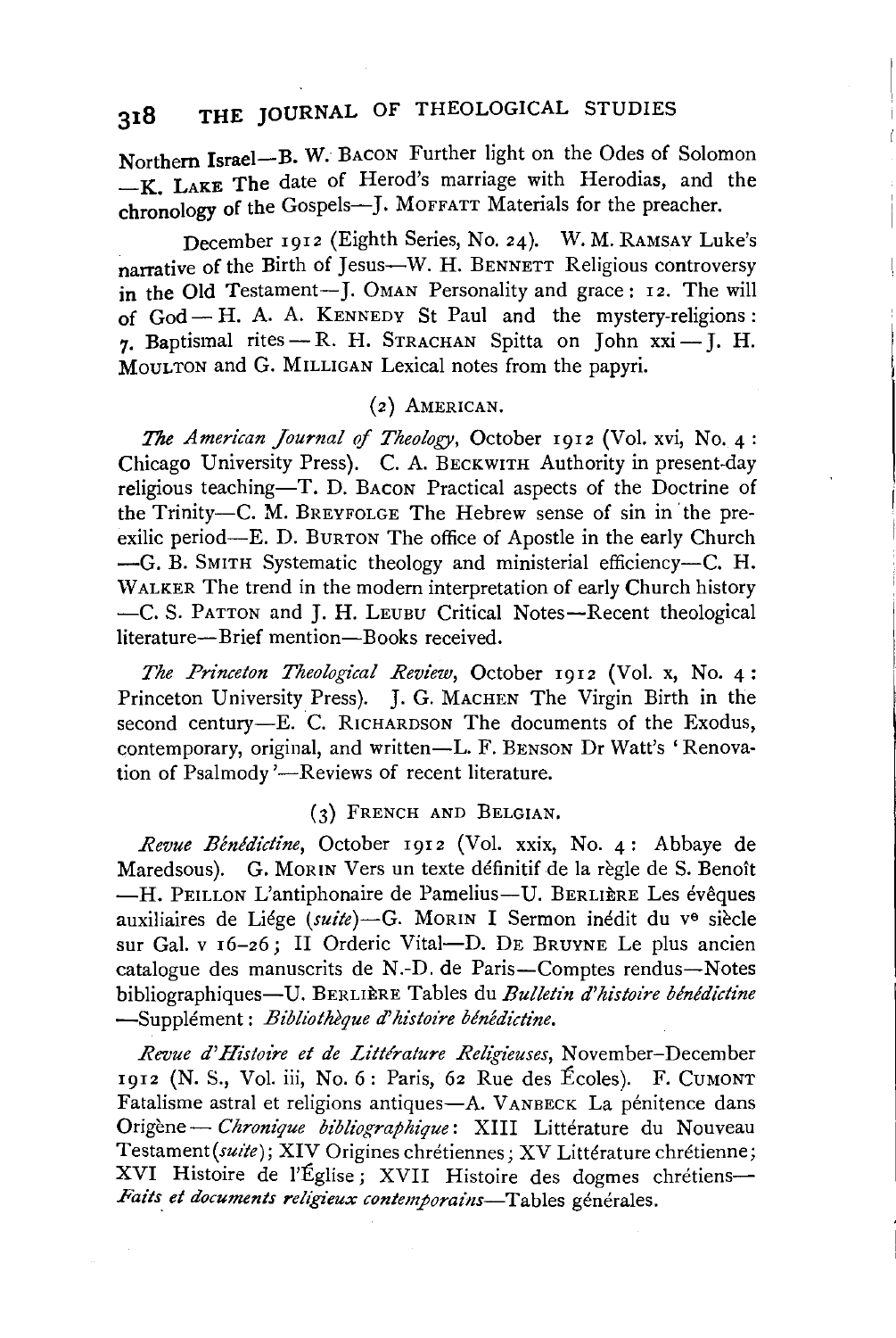#### 12838.577

## **.PERIODICALS** RELATING TO THEOLOGICAL STUDIES 319

*Revue d'Histoire Ecclesiastique,* October 1912 (Vol. xiii, No. 4: Louvain, 40 Rue de Namur). A. D'ALÈS Tertullien et Calliste; L'édit de Calliste (suite et fin)-L. DIEU Le 'Commentaire de saint Jean Chrysostome sur Job  $-$ E. LESNE La dîme des biens ecclésiastiques aux IX<sup>6</sup> et x<sup>e</sup> siècles *(suite, à suivre*)-RAYMOND-M. MARTIN Le péché originel d'après Gilbert de la Porée (+1154) et son école-Comptes rendus - E. REMY Semaine internationale d'ethnologie religieuse a Louvain-Chronique-Bibliographie.

*Revue de !'Orient Chretien,* July 1912 (N. S. Vol. vii, No. 3: Paris, 20 Rue du Regard). M. CHAINE La consecration et l'epiclese dans le missel copte-S. GREBAUT Littérature éthiopienne pseudo-clémentine : III Traduction du Oalémentos (suite)-J. PUVADE Le tropaire o Movo- $\gamma$ evns-J. PuyADE Liturgie jacobite et liturgie syrienne catholique-N. A. BEÊS Anciens catalogues de bibliothèques d'après les manuscrits de Météores — Catalogue sommaire des manuscrits du Père Paul A. Sbath-J. FRANÇON La Didascalie éthiopienne (traduction française) (suite)-F. NAU Histoire des solitaires égyptiens (ms. Coislin 126, f. 235 sqq.) *(suite)-S.* GREBAUT Chronologie des patriarches d'Alexandrie et chronologie biblique d'apres le ms. ethiopien n° 3 de M. E. Delorme-S. GRÉBAUT Salomon et la reine de Saba d'après le même manuscrit-F. NAU I. Un calendrier composite; II. Une profession de foi jacobite (d'après le ms. syr. 112 de Paris)—Bibliographie.

*Analecta Bollandiana,* November 1912 (Vol. xxxi, No. 4: Brussels, 22 Boulevard Saint-Michel). t A. PoNCELET Les biographes de Ste Amelberge-P. PEETERS S. Antoine le néo-martyr-F. VAN OSTROV S. François d'Assise et son voyage en Orient-+A. PONCELET La translation de S. Hugues de Lincoln-Bulletin des publications hagiographiques-Appendice: U. CHEVALIER *Repertorium hymno!ogicum:*  addenda et corrigenda pp. 1-32.

#### (4) GERMAN.

*Zeitschrift fur die neutestamentliche Wissenscheft und die Kunde des Urchristentums* (Vol. xiii, No. 4: Giessen, A. Topelmann). A. FRIDRICH-SEN 'Wer nicht mit mir ist, ist wider mich '-A. BONHÖFFER Epiktet und das Neue Testament-G. A. VAN DEN BERGH VON EvSINGA Die in der Apokalypse bekampfte Gnosis-A. BAUMSTARK Die Lehre des römischen Presbyters Florinus-W. HEITMÜLLER Zum Problem Paulus und Jesus-H. WAITZ Das Evangelium der Zwölf Apostel, I.

Theologische Quartalschrift (Vol. xciv, No. 4: Tübingen, H. Laupp). STEINMETZER Ein neuer Weg zur Bestimmung des Geburtsdatums Christi ?-STEINMANN Schlusswort zur Galaterfrage- BIHLMEYER Das